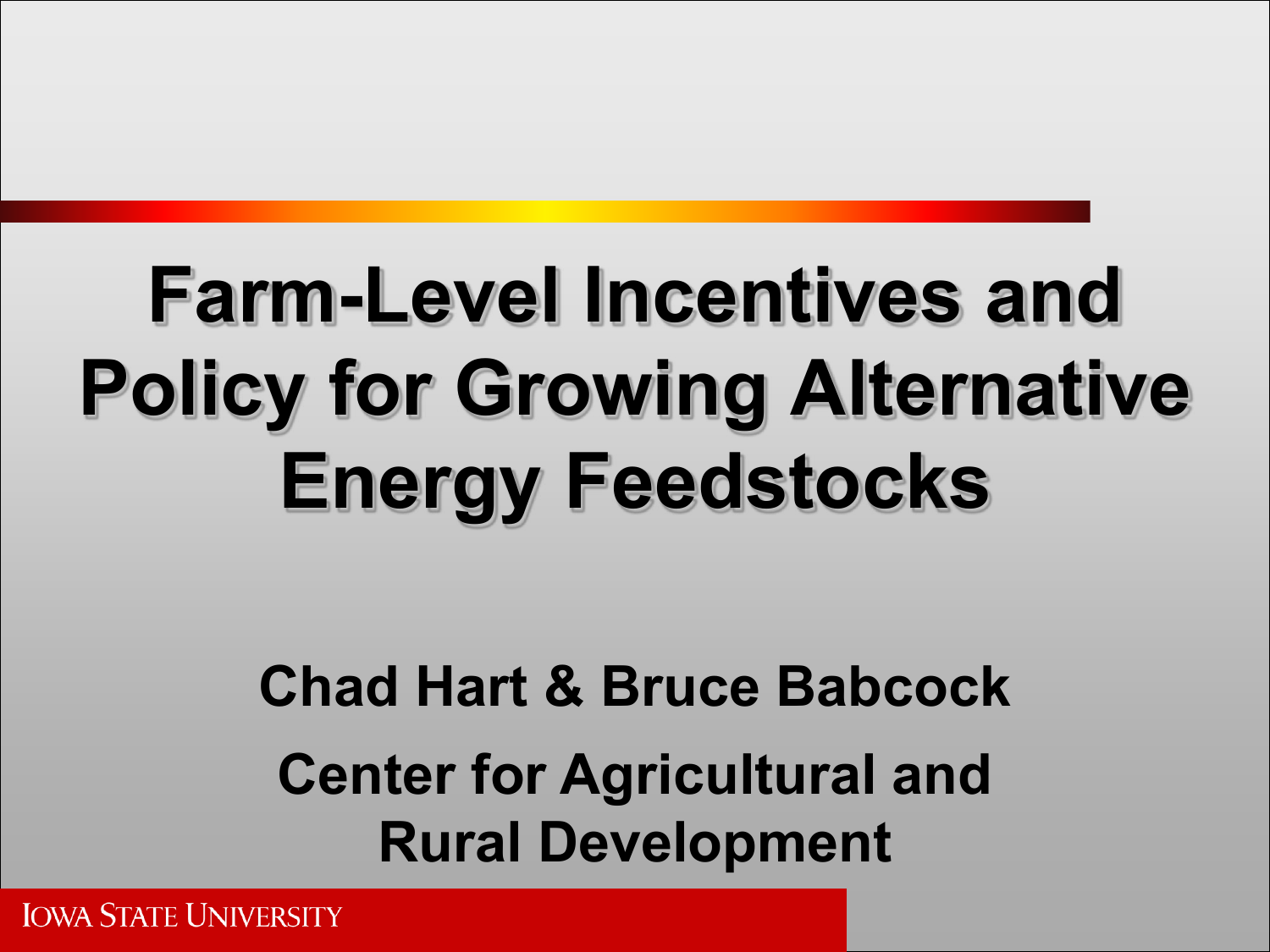# **Changing Crop Patterns**

- **Expected crop returns drive crop patterns** 
	- **Corn and soybeans dominate in Iowa due to their returns over variable costs**
- **New energy crops will have to compete for acreage** 
	- **Need returns above variable costs and annualized establishment costs, on par with existing crops**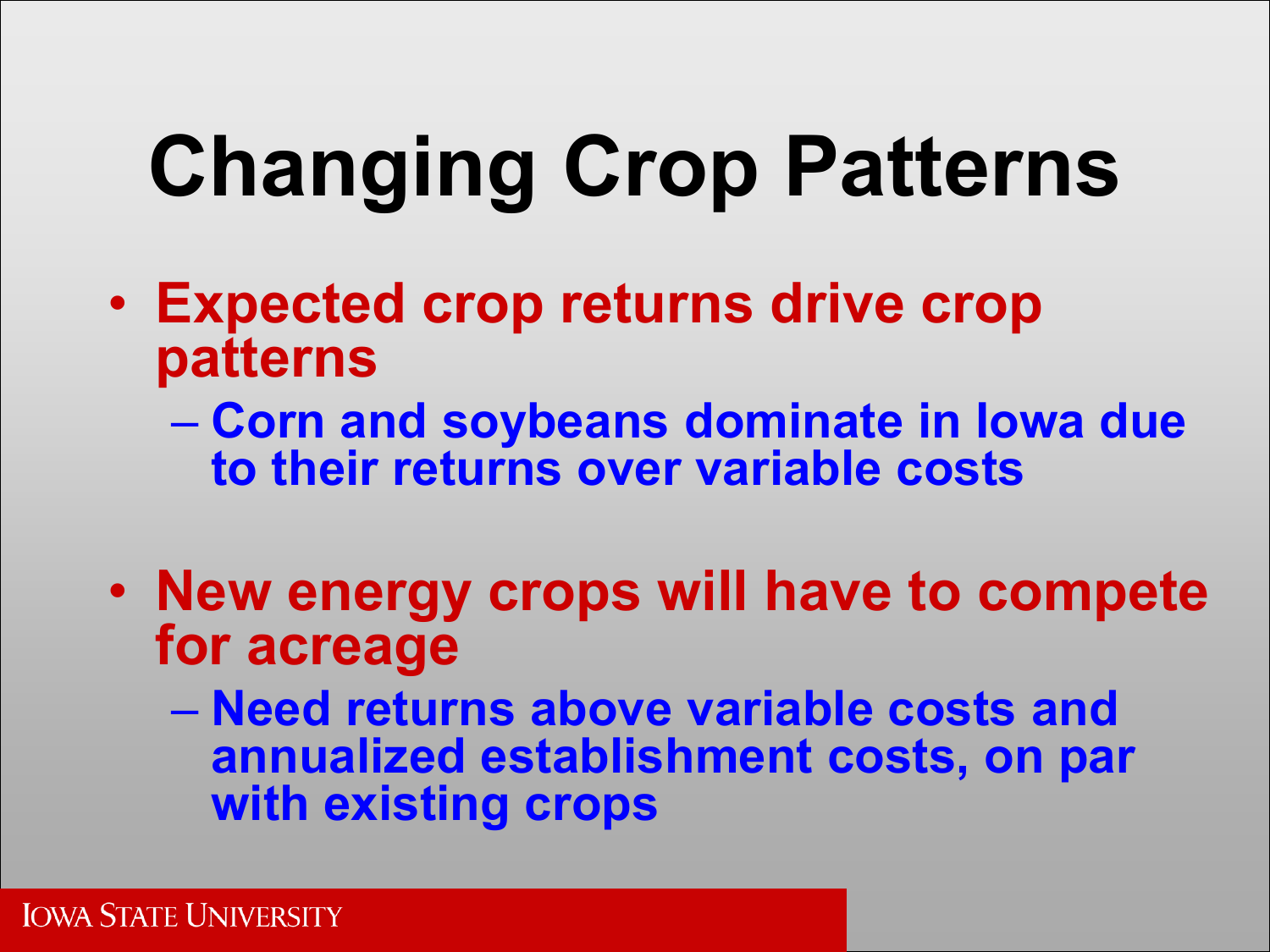# **Projected Returns**

• **For the next five years, returns from corn and soybeans are projected to average \$250/acre** 

• **New energy crops will need returns at or above \$250/acre to pull acreage away from corn and soybeans**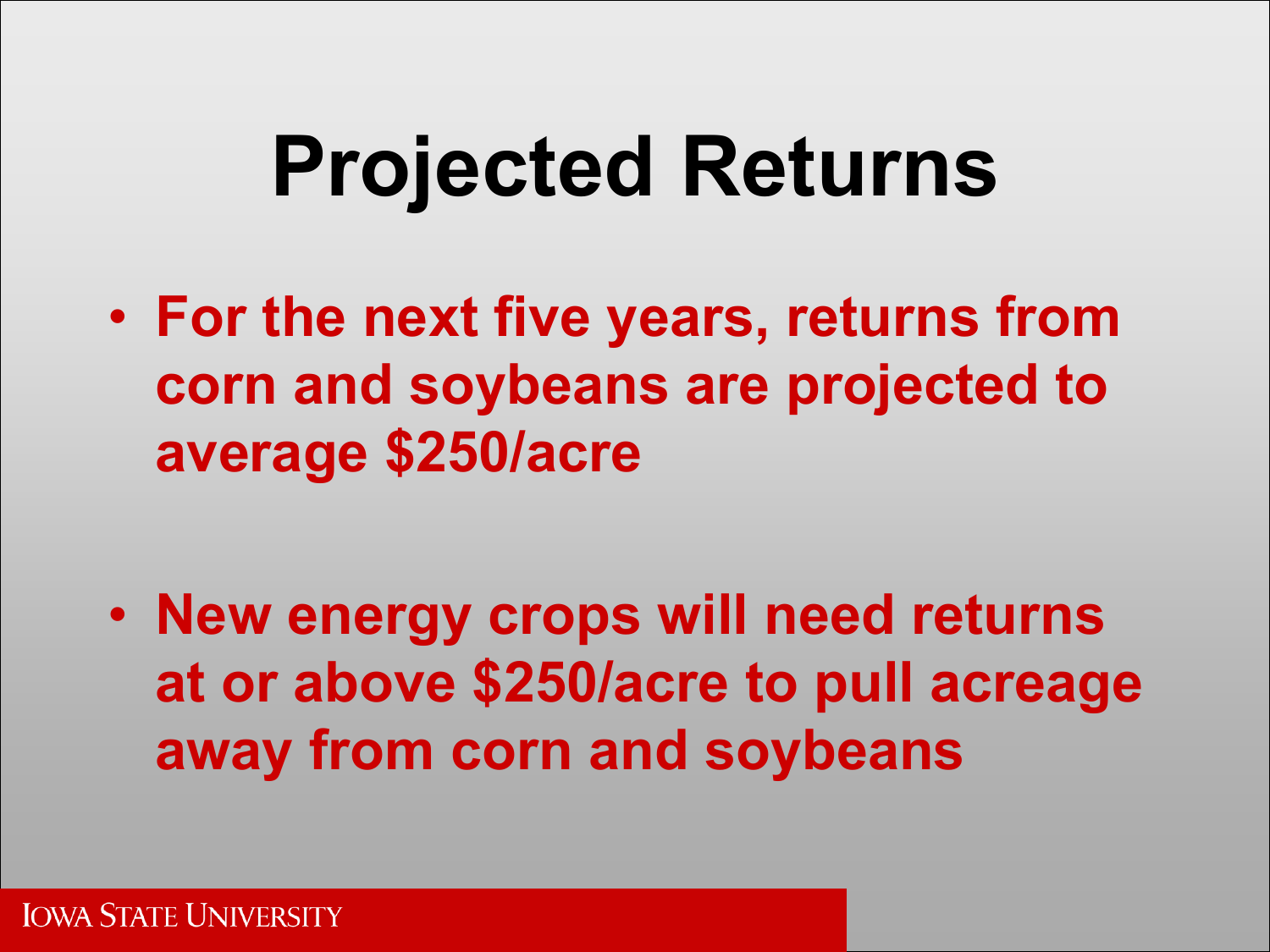# **Switchgrass Costs**

- **Estimated annual cost of producing switchgrass** 
	- **\$187/acre with a 4 ton/acre yield**
	- **\$241/acre with a 6 ton/acre yield**
	- **Includes baling, but not transporting the bales off-farm**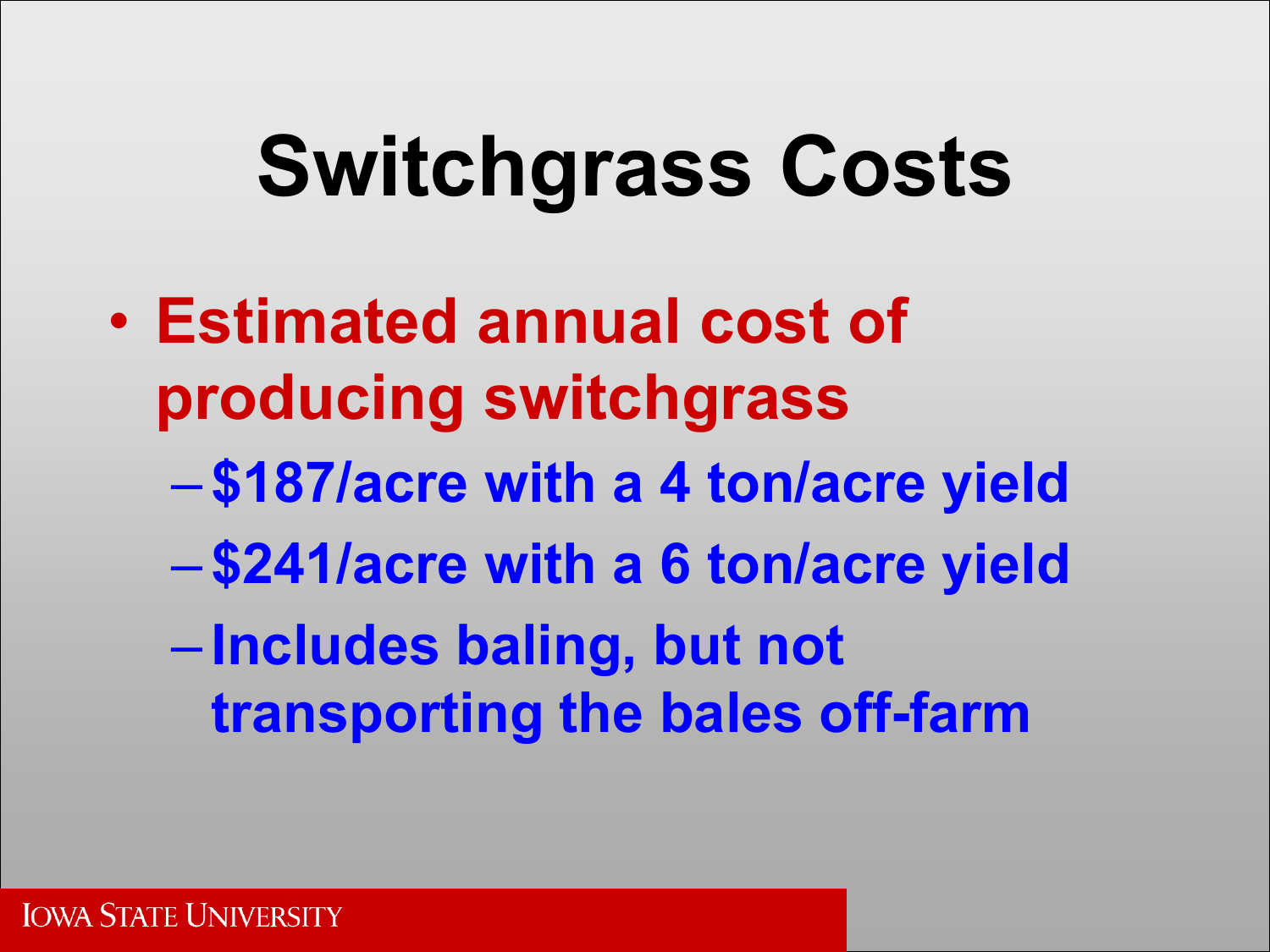# **Moving to Switchgrass**

• **Given costs and average returns for corn, farmers would consider shifting at a price of:**  – **\$110/ton with yield = 4 tons/acre**  – **\$82/ton with yield = 6 tons/acre**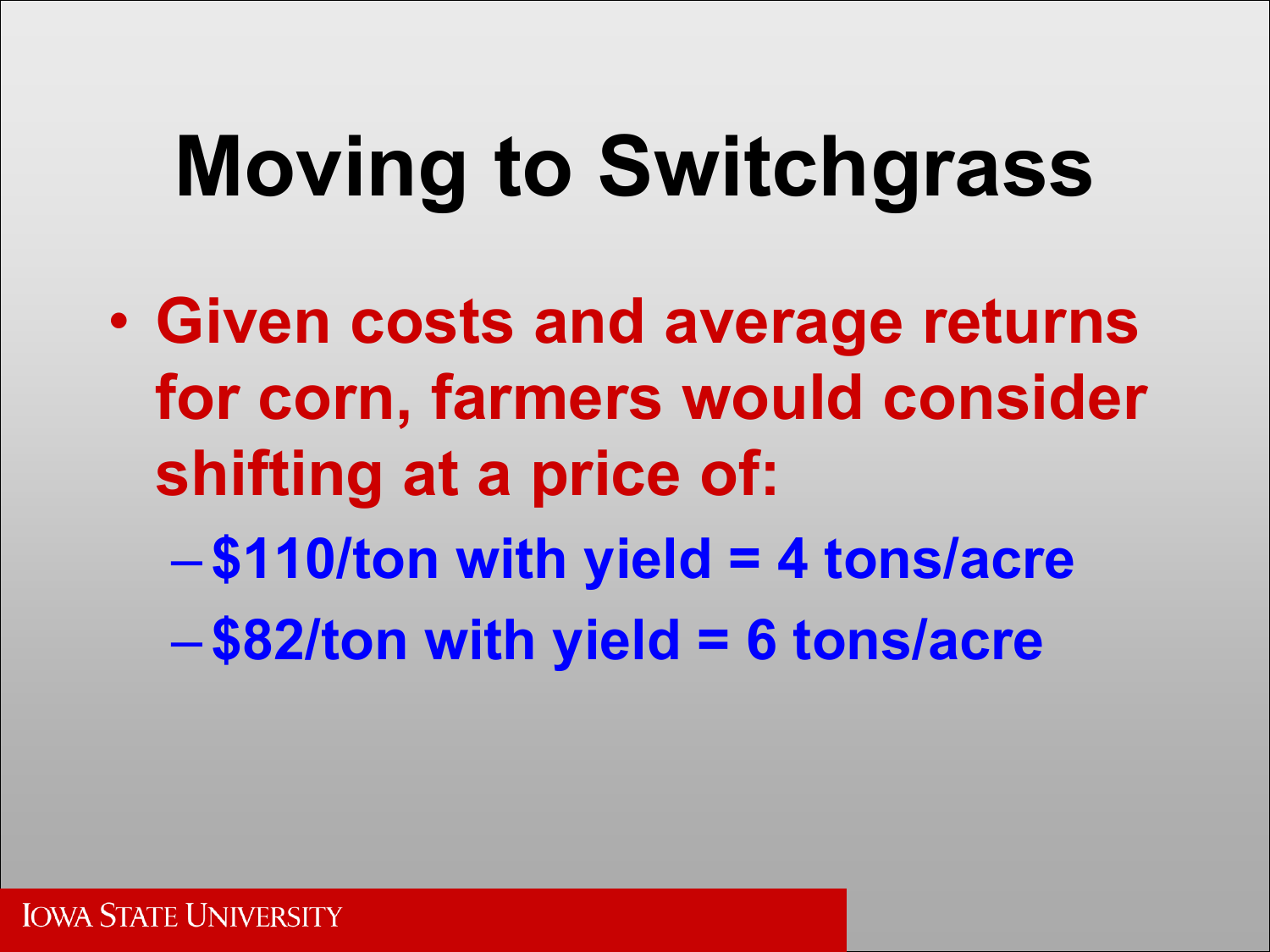### **Ethanol Producer's Perspective**

- **Feedstock bids depend on three factors** 
	- –**Ethanol price**
	- **Cost of converting biomass to ethanol**
	- **Cost of transporting biomass to plant**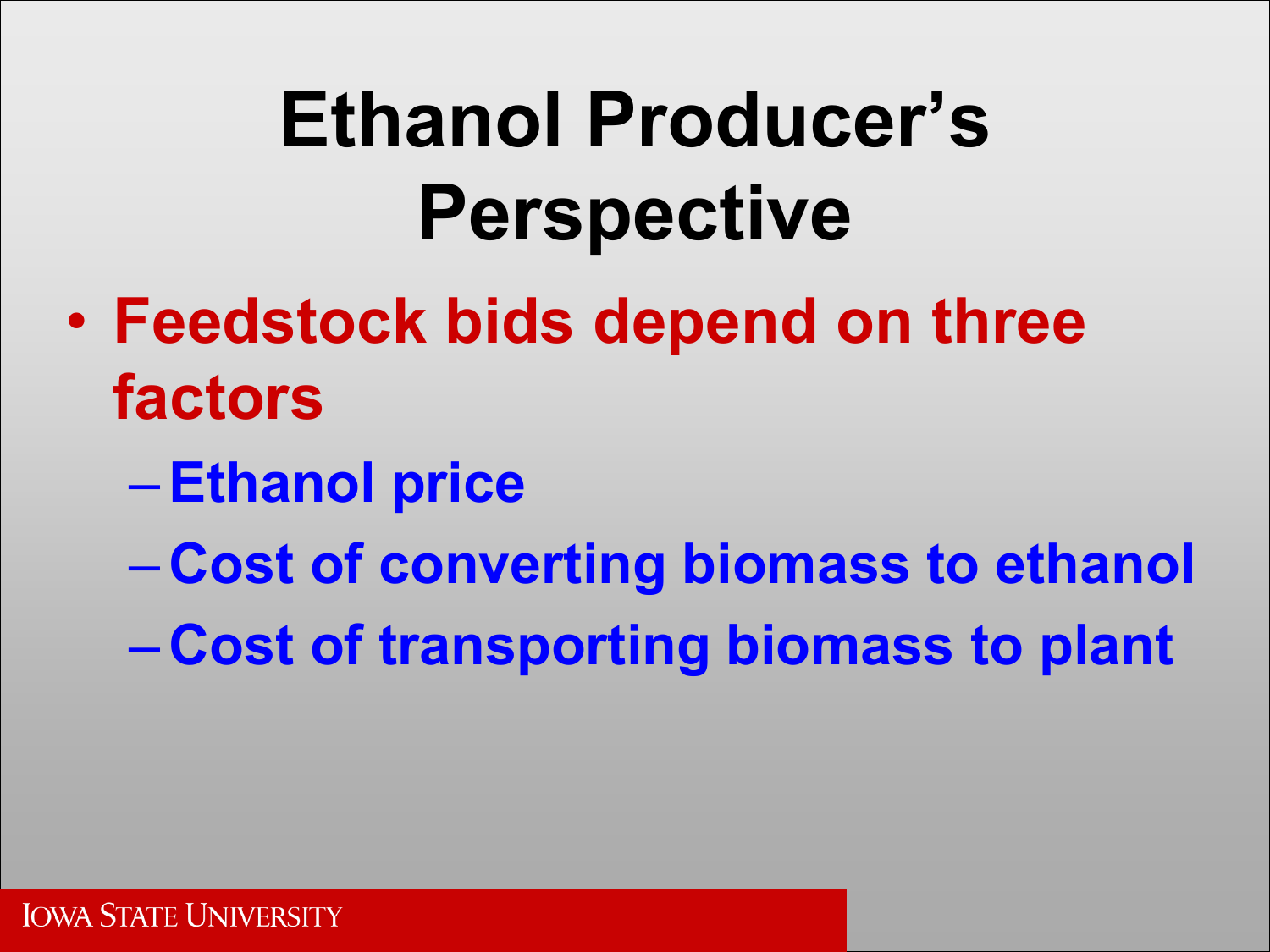#### **Transportation and Conversion Costs**

- **Transportation costs**  – **Rough estimate ~ \$8/ton**
- **Conversion costs** 
	- –**English et al. (2006) \$1.40/gallon in 2006 \$0.73/gallon in 2015**
	- **Average 2008-2012 = \$1.10/gallon**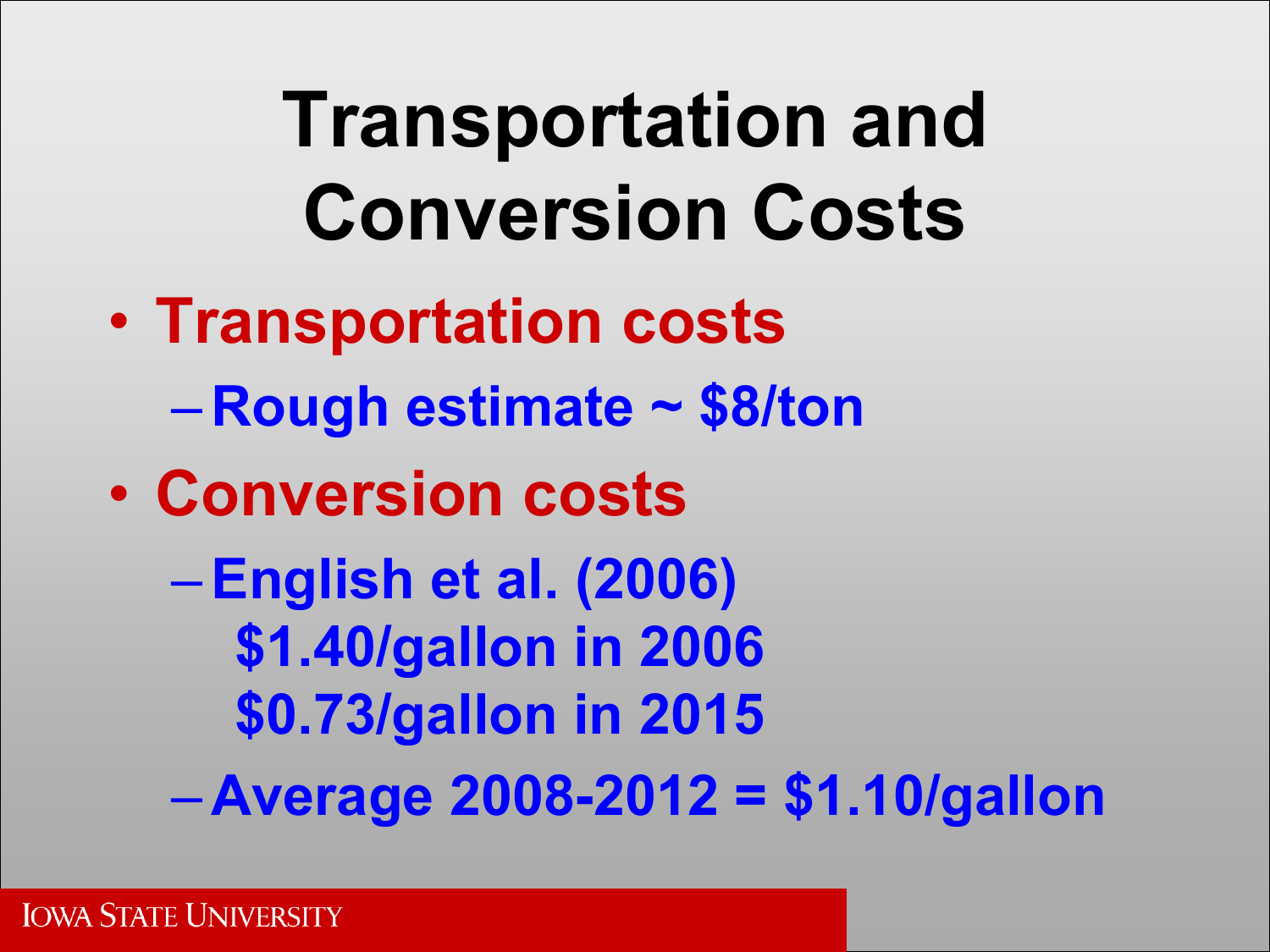### **Switchgrass to Ethanol Costs and Returns**

- **At 70 gallons of ethanol/ton of switchgrass, ethanol production costs are \$85/ton** 
	- **\$77/ton for conversion**
	- **\$8/ton for transportation**
- **Revenues depend on ethanol price** 
	- **At \$1.75/gallon, revenue increases to \$122.50/ton**
- **Maximum bid = the difference between revenue and cost per ton**

– **Ethanol price \$1.75, max. bid = \$37.50/ton**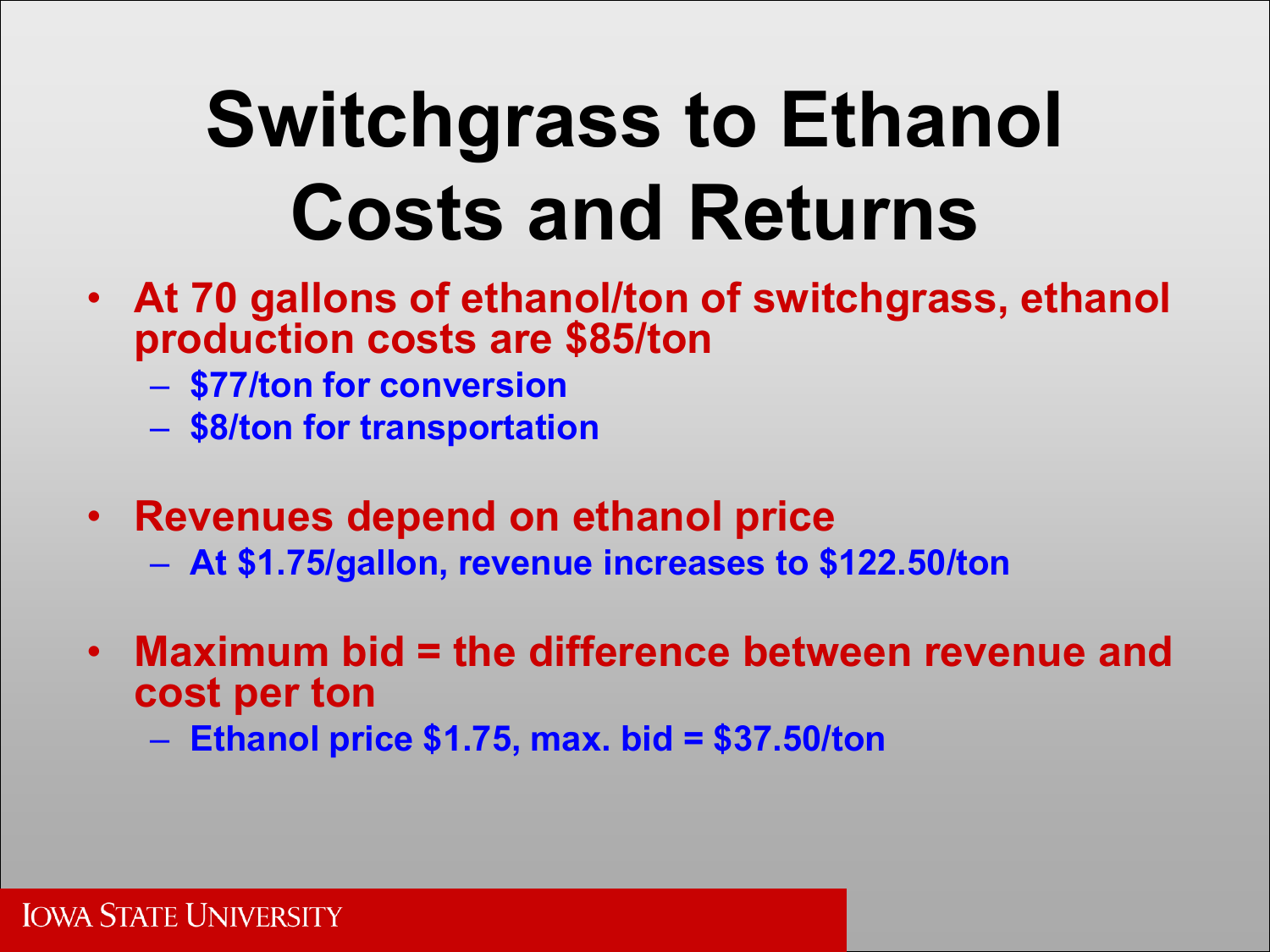

**IOWA STATE UNIVERSITY**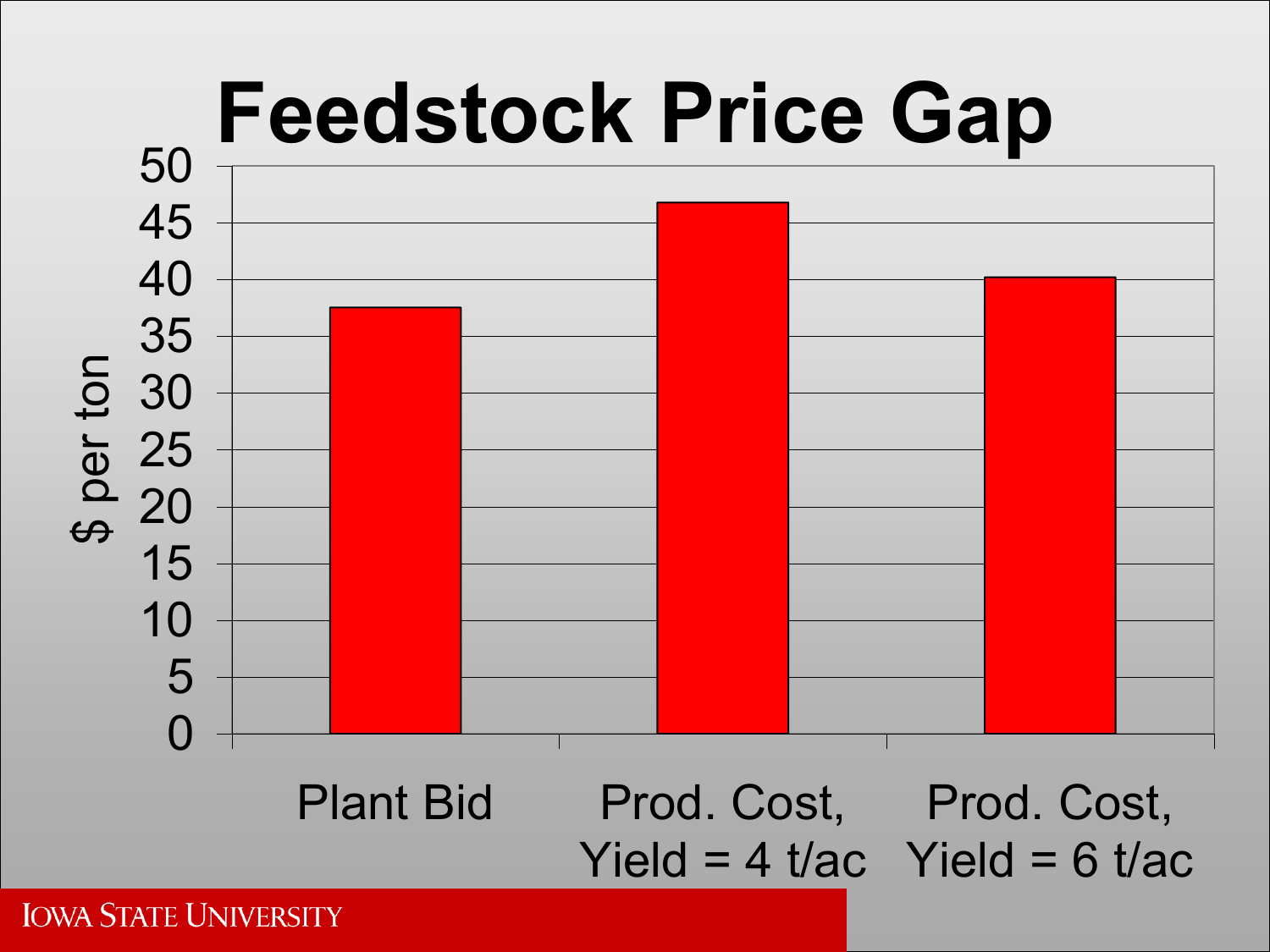# **Switchgrass Subsidies**

- **Based on these numbers, Iowa land would not move to switchgrass without additional support**  – **Subsidies from \$44 to \$107/ton**
- **Other areas of the country would not require such high subsidies to switch**

– **Lower returns to traditional crops**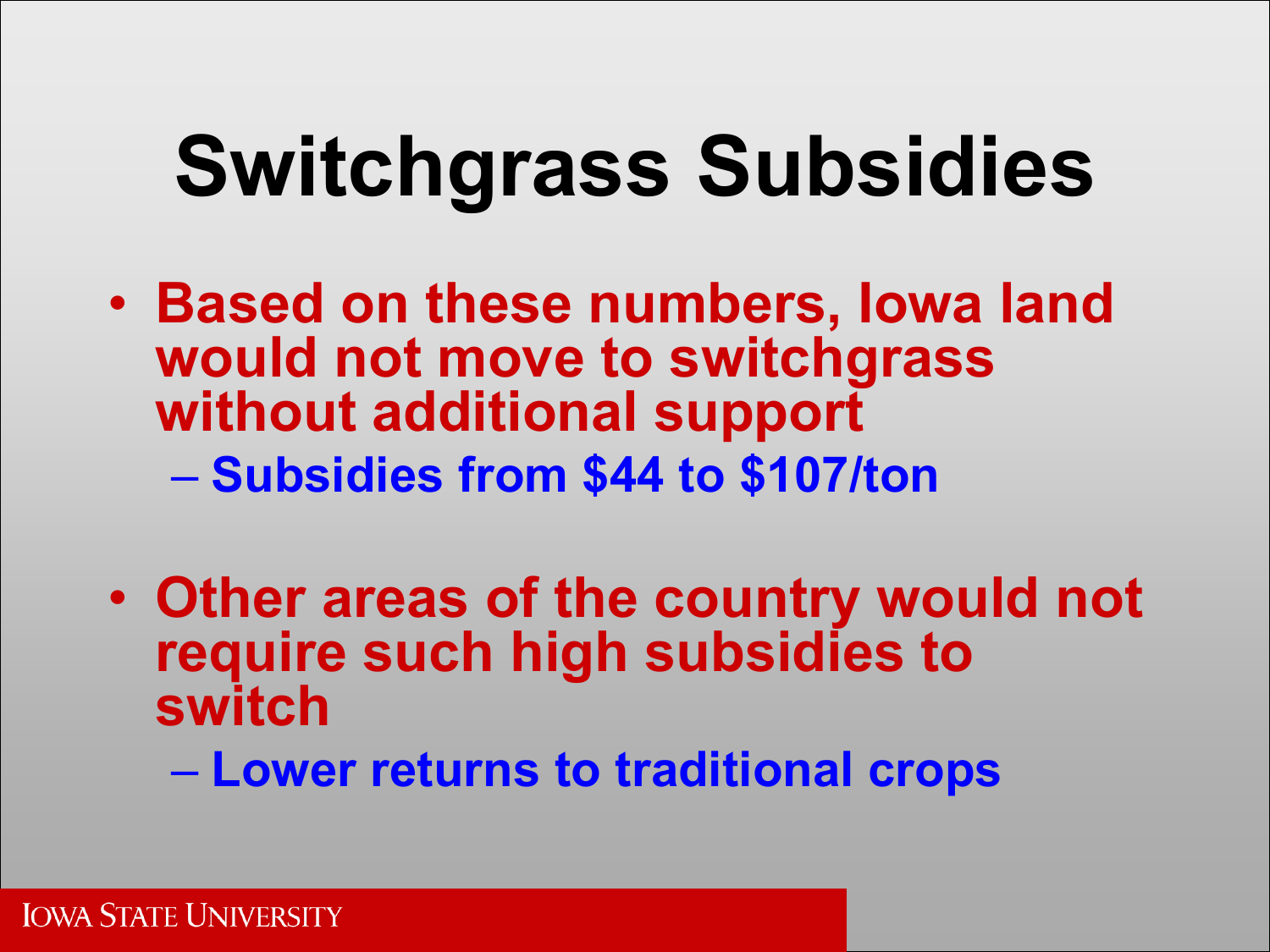# **Policy Options**

- **Biomass Reserve Program** 
	- –**Payments in exchange for dedicated biomass production**
	- **Allow returns to determine if biomass is harvested**
	- **Additional payments for field trials of alternative crops and cropping systems**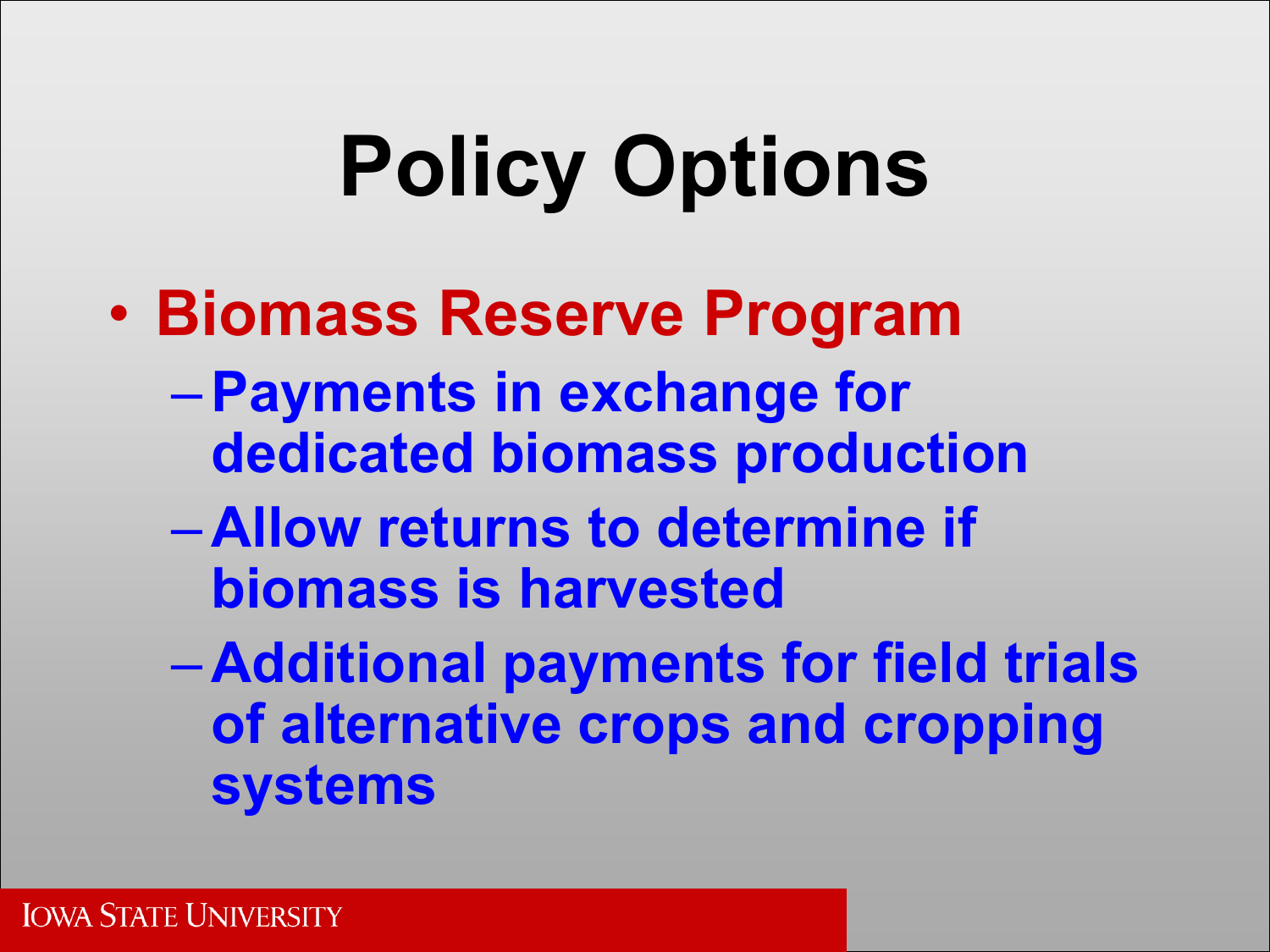# **Two-Pronged Approach**

- **Biomass Reserve**  –**Provides feedstock for cellulosic ethanol**
- **Biomass Innovation Program**  – **Develops cropping alternatives to improve cellulosic ethanol's bottom line**